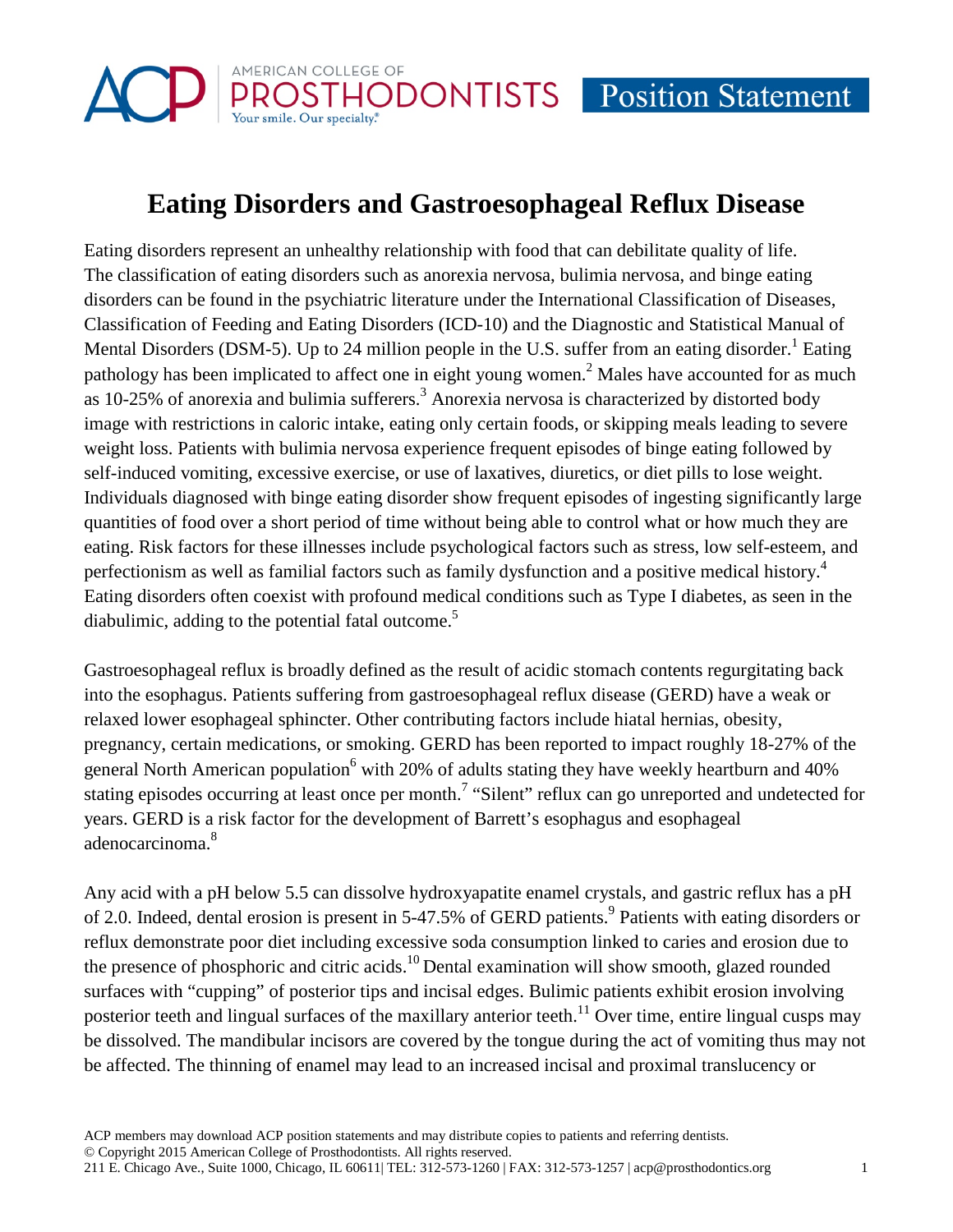# AMERICAN COLLEGE OF HODONTISTS Position Statement

yellowish appearance of the teeth from the underlying dentin. The exposed dentin may or may not be temperature sensitive. The rate of erosion will be compounded by mechanical wear in patients that brux or clench. In addition to tooth erosion, surfaces of dental materials can also be affected by acid damage. Patients may complain of sour, acidic taste or impaired taste or a burning intraoral sensation, halitosis, loss of teeth, periodontal disease, or sore throat due to reflux.<sup>12</sup> Untreated symptoms will progress to require complex restorative dental therapies including full-mouth rehabilitations, which subsequently require lifetime maintenance.

Prevention of tooth wear and dental caries should be a priority for patients with eating disorders and/or GERD. Patients should be encouraged to consult their dental health professional to assist with diet counseling to minimize intake of acidic fruits, candies, sprays, or colas. They should be advised to avoid brushing or chewing hard foods for approximately two hours post-regurgitation until the pH returns to normal and to brush with soft toothbrushes and use high fluoride dentifrices, varnishes, or trays.<sup>13</sup> The treatment of dental erosion and other oral alterations from eating disorders or GERD requires a multidisciplinary approach involving the family physician, internist, gastroenterologist, psychiatrist, dentist, and prosthodontist. The prosthodontist treating a patient with alterations to the dentition from a suspected but undiagnosed eating disorder or GERD should discuss the dental findings and offer to refer the patient to the appropriate medical professional.

### **References**

1. The Renfrew Center Foundation for Eating Disorders: Eating Disorders 101 Guide: A Summary of Issues, Statistics and Resources. Philadelphia, Renfrew Center, 2003.

2. Stice E, Marti, CN, Rohde P: Prevalence, incidence, impairment, and course of the proposed DSM-5 eating disorder diagnoses in an 8-year prospective community study of young women. J Abnorm Psychol 2013;122:445-457.

3. Strother E, Lemberg R, Stanford SC, et al: Eating disorders in men: Underdiagnosed, undertreated, and misunderstood. Eat Disord 2012;20:346-355.

4. Strober M, Freeman R, Lampert C, et al: A controlled family study of restricting anorexia and bulimia nervosa: Psychiatric disorders in first-degree relatives and effects of proband comorbidity. Arch Gen Psych 1999;55:603-610.

5. Davidson J: Diabulimia: How eating disorders can affect adolescents with type I diabetes. Nurs Stand 2014;29:44-49.

6. Boeckxstaens G, El-Serag HB, Smout AJPM, et al: Symptomatic reflux disease: The present, the past and the future. Gut 2014;63:1185-1193.

ACP members may download ACP position statements and may distribute copies to patients and referring dentists. © Copyright 2015 American College of Prosthodontists. All rights reserved. 211 E. Chicago Ave., Suite 1000, Chicago, IL 60611| TEL: 312-573-1260 | FAX: 312-573-1257 | acp@prosthodontics.org 2